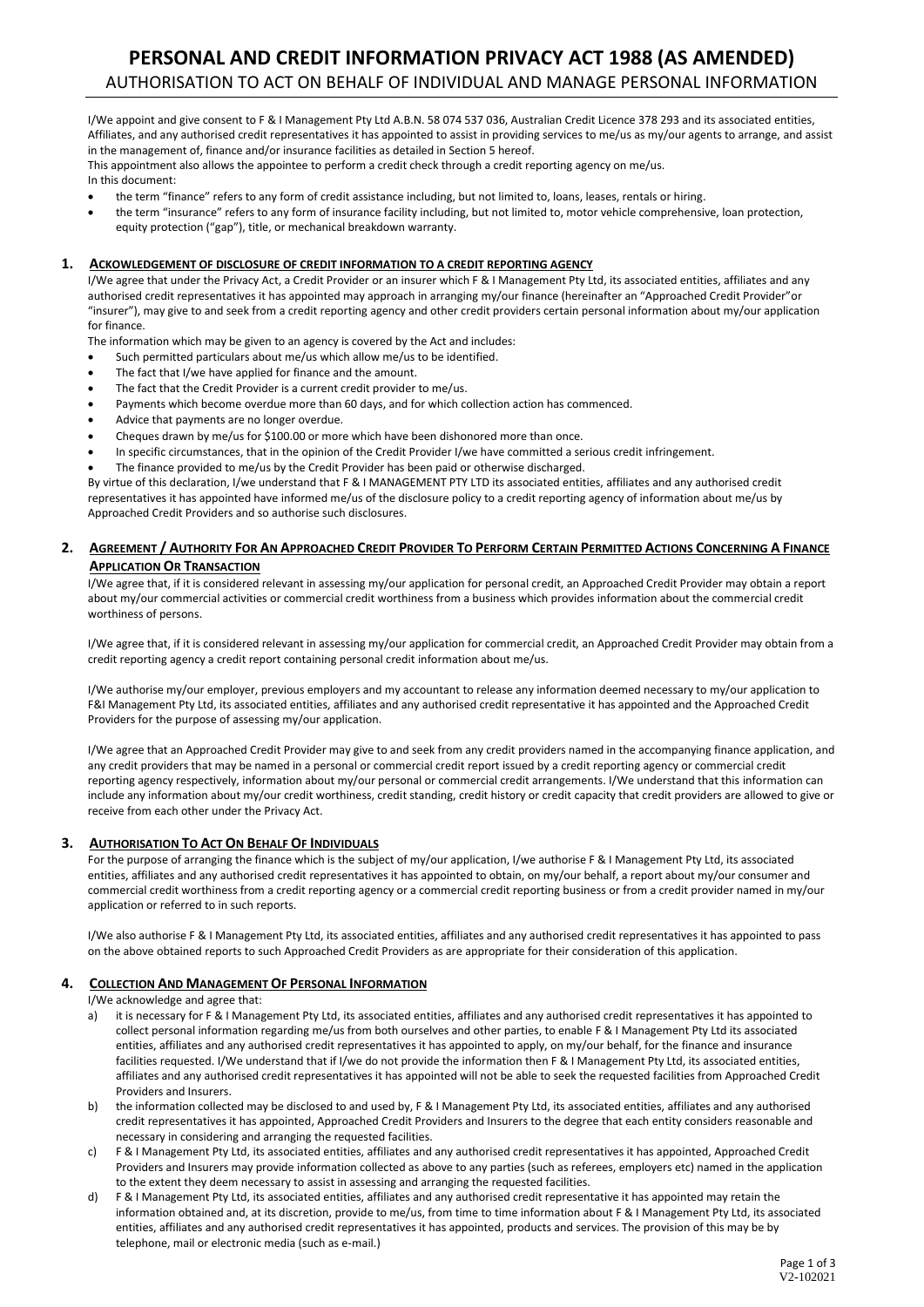IF SUCH INFORMATION IS NOT REQUIRED THEN I/WE UNDERSTAND THAT THIS PROVISION MAY BE CANCELLED BY DELETING AND INITIALLING THIS CLAUSE OR BY LATER ADVISING F & I MANAGEMENT PTY LTD, ITS ASSOCIATED ENTITIES, AFFILIATES AND ANY AUTHORISED CREDIT REPRESENTATIVES IT HAS APPOINTED IN WRITING, AT ITS HEAD OFFICE ADDRESS OF UNIT 6, 205 ALEXANDER ROAD, BELMONT, WA 6104 OR IN WRITING VIA EMAIL TO info@westcorp.com.au.

- e) F & I Management Pty Ltd, its associated entities, affiliates and any authorised credit representative it has appointed may disclose relevant parts of my/our personal information to third parties it engages, to assist in the provision of its services to me/us including mailing houses and IT contractors.
- f) The appointment provided herein is an ongoing one and if an Approached Credit Provider or Insurer has, as a result of an application on my/our behalf by F & I Management Pty Ltd, its associated entities, affiliates or any authorised credit representatives it has appointed, provided facilities to me/us then that Credit Provider or Insurer is authorised to provide information to F & I Management Pty Ltd, its associated entities, affiliates and any authorised credit representatives it has appointed from time to time relating to the subsequent conduct of the facility.
- g) I/We can gain access to the personal information I/we have provided, or obtain more information from F & I Management Pty Ltd, and its associated entities, affiliates and any authorised credit representatives it has appointed Privacy Policy, by contacting F & I Management Pty Ltd at any branch or at the Head Office at Unit 6, 205 Alexander Road, Belmont, 6104 - You can also access F&I Management Pty Ltd Privacy policy at [www.westcorp.com.au.](http://www.westcorp.com.au/)
- h) SENSITIVE INFORMATION: We will only collect sensitive information about you with your consent. Sensitive information is personal information that includes information relating to your racial or ethnic origin, political persuasion, membership in trade or professional associations or trade unions, sexual preferences, criminal record, or health.

# **5. FACILITIES SOUGHT**

Purpose: To arrange Finance and/or Insurance Facilities

# **6. EXECUTION AND THIRD PARTY AUTHORISATION**

I/we acknowledge that I/we have read and fully understand the contents of this document. I/We also warrant that the personal information provided by me/us in our application is true and correct and understand that F & I Management Pty Ltd, its associated entities, affiliates and any authorised credit representatives it has appointed will be relying on the integrity of same in seeking to arrange the facilities required. I/we declare that I/we are not bankrupt.

### **AUTHORISATION TO PROVIDE PERSONAL INFORMATION TO A THIRD PARTY**

**A THIRD PARTY IN THIS SECTION REFERS TO THE SUPPLIER OF THE GOODS BEING PURCHASED AND/OR THE REFERRER.**

I/We agree that F & I Management Pty Ltd, and its associated entities, affiliates and any authorised credit representatives it has appointed may also disclose to the third party personal information which it has received about me/us relating to the progress and ultimate decision by the Approached Credit and/or Insurance Provider/s on my finance and/or Insurance application. Such information may include:

- The type of facilities which are being considered and/or offered by the Approached Credit and/or Insurance Providers
- The actual decision on the application/s by the Approached Credit and/or Insurance Providers.
- The reasons supporting any decisions made by the Approached Credit and/or Insurance Providers, including such personal information as may have been obtained by F & I Management Pty Ltd, and its associated entities, affiliates and any authorised credit representatives it has appointed and/or the Approached Credit and/or Insurance Providers that has, in the opinion of F & I Management Pty Ltd, and its associated entities, affiliates and any authorised credit representatives it has appointed, had any influence on the decision made by the Providers.

In providing this authority, I/we acknowledge that F & I Management Pty Ltd, and its associated entities, affiliates and any authorised credit representatives it has appointed have no control over the personal information once it is passed to the third party, and consequently cannot be held responsible or liable in any way for the use or misuse of the information by the third party.

This consent extends to employees, contractors, servants and agents of the Third Party.

# **SCHEDULE OF CREDIT PROVIDERS:**

| <b>Name</b>                                      | <b>ABN/ACN</b> | <b>Web Address</b>                            |
|--------------------------------------------------|----------------|-----------------------------------------------|
| Affordable Car Loan Pty Ltd                      | 23 098 491 484 | https://affordablecarloans.com.au/            |
| <b>Allied Credit</b>                             | 65 143 964 667 | www.alliedcredit.com.au                       |
| <b>AR Cash Flow</b>                              | 25 129 883 405 | www.arcashflow.com.au                         |
| Australian and New Zealand Banking Group (ANZ)   | 11 005 357 522 | www.anz.com/privacy                           |
| Australian Motorcycle and Marine Finance P/L     | 85 603 969 875 | www.ammf.com.au                               |
| Australian Premier Finance Company Pty Limited   | 54 104 959 435 | www.australianpremierfinance.com.au           |
| <b>Automotive Financial Services Pty Limited</b> | 73 003 622 375 | www.afs.com.au                                |
| <b>Bank of Queensland Limited</b>                | 32 009 656 740 | www.bog.com.au                                |
| Capital Finance Australia Limited                | 23 069 663 136 | www.capitalfinance.com.au                     |
| <b>Commercial Equity Group</b>                   | 67 009 509 077 | www.commercialequity.com.au                   |
| <b>Commonwealth Bank of Australia</b>            | 48 123 123 124 | www.commbank.com.au                           |
| Finance One Pty Ltd                              | 80 139 719 903 | www.finone.com.au                             |
| <b>Firstmac Limited</b>                          | 094 145 963    | www.firstmac.com.au                           |
| FC Capital Holdings Pty Ltd                      | 27 630 537 987 | www.fccapital.com.au                          |
| flexicommercial Pty LTd                          | 17 644 644 860 | www.flexicommercial.com/au/                   |
| <b>Get Capital Pty Ltd</b>                       | 24 149 390 625 | www.getcapital.com.au                         |
|                                                  |                | https://greenlightauto.finance/legal/privacy- |
| Green Light Auto Finance                         | 39 131 507 474 | policy/                                       |
| <b>Grow Asset Finance</b>                        | 55 641 860 666 | www.grow.com.au                               |
| Hermes Capital                                   | 39 641 429 610 | https://hermescapital.com.au                  |
| Lannock Strata Finance                           | 39 108 883 834 | www.lannock.com.au                            |
| Latitude Automotive Financial Services Pty Ltd   | 80 004 187 419 | www.latitudefinancial.com.au                  |
| Latitude Personal Finance Pty Ltd                | 54 008 443 810 | www.latitudefinancial.com.au                  |
| Macquarie Leasing Pty Ltd                        | 38 002 674 982 | www.macquarie.com.au                          |
| Metro Finance Pty Ltd                            | 44 600 674 093 | www.metrofin.com.au                           |